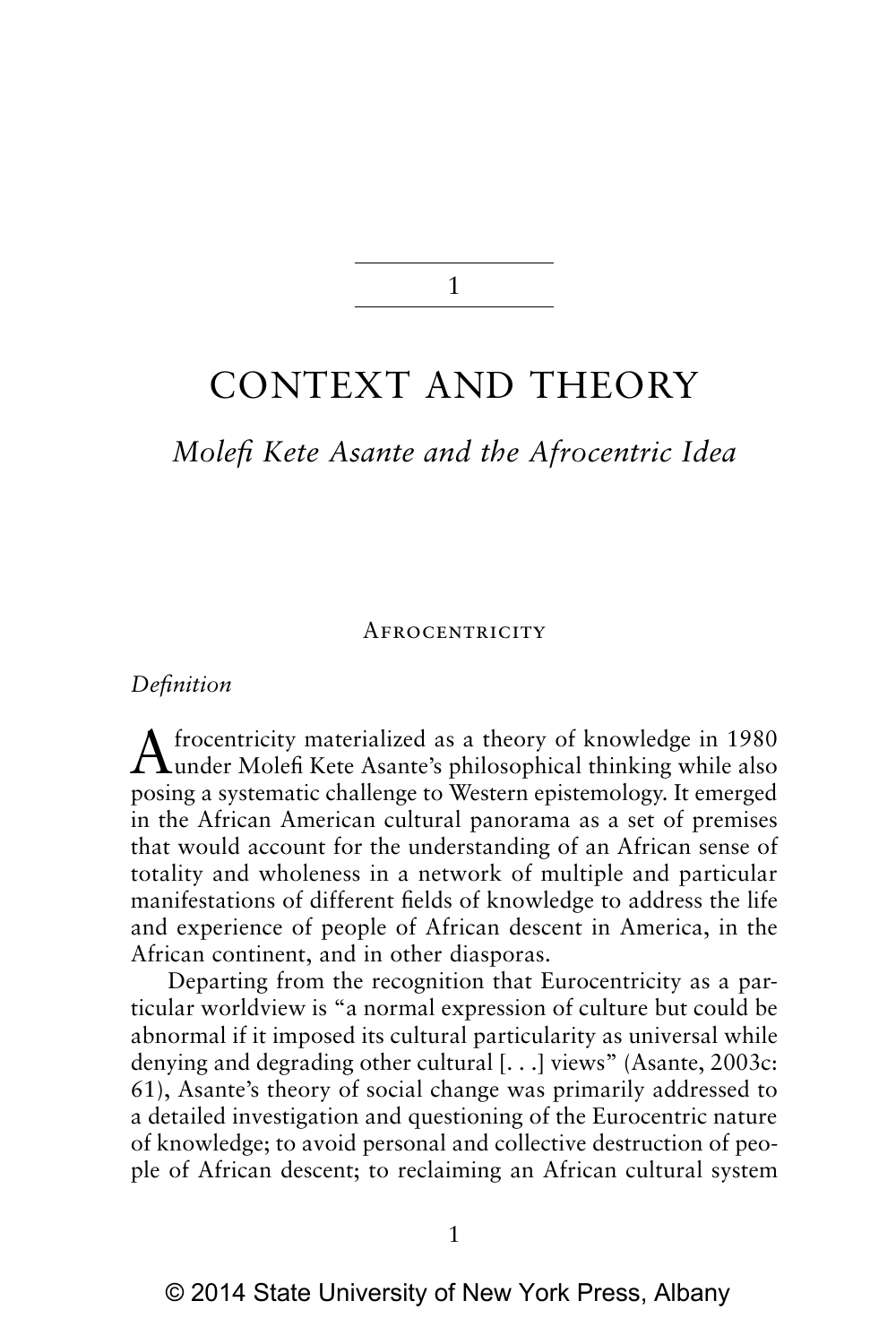as the coherent meeting point of every African cultural and historical past. By historicizing concepts, perspectives, and common cultural traits among people of African descent; by identifying the symbols, which as a whole will become a transformative agent for the empowerment of African people, Asante (1980) has set the basis of this revolutionary approach to history and culture that he named Afrocentricity.

By stepping outside of the historical constraints of the fixed European historicism to generate new interpretations, new criticisms, and ultimately the acquisition of new knowledge, Afrocentricity challenges the orientation to history foreign to the history of the African subject; it demands an epistemological location that places the critic/scholar inside the African experience and African ideals and values at the center of inquiry framed by African codes, paradigms, symbols, motifs, and myths that give meaning to the history of the African subject and a sense of place in the world arena.

Although some critics, following an Althusserian concept (Althusser, 2001, "Lettre à D.," July 18, 1966) may see theories as being really nothing more than organized epistemological orientations derived from daily praxis "intended to explain universal phenomena across space and time" (Miike, 2006: 20), Afrocentricity transcends mere reorganization of ideas to become a transformative project. Theoretically rooted in the pursuit of human knowledge from a culturally and historically located perspective of the subject, it questions moral, political, and intellectual justifications of taken-for-universal values in clear epistemological rupture against what in this work is addressed as Westernity. By providing agency to the African subject in the voicing of his or her own history contrary to being the object of study or the mere subject matter in the framework of Eurocentric disciplines (Asante, 1998), Afrocentric theory informs a clear epistemological rupture with the Eurocentric paradigm.

While it poses a severe criticism over the preponderant Eurocentric myths of universalism and challenges the colonizing concepts and racist theories that preside over the triumph of Western thought, it also offers the possibility of a nonhegemonic alternative perspective in the understanding of human expressions in our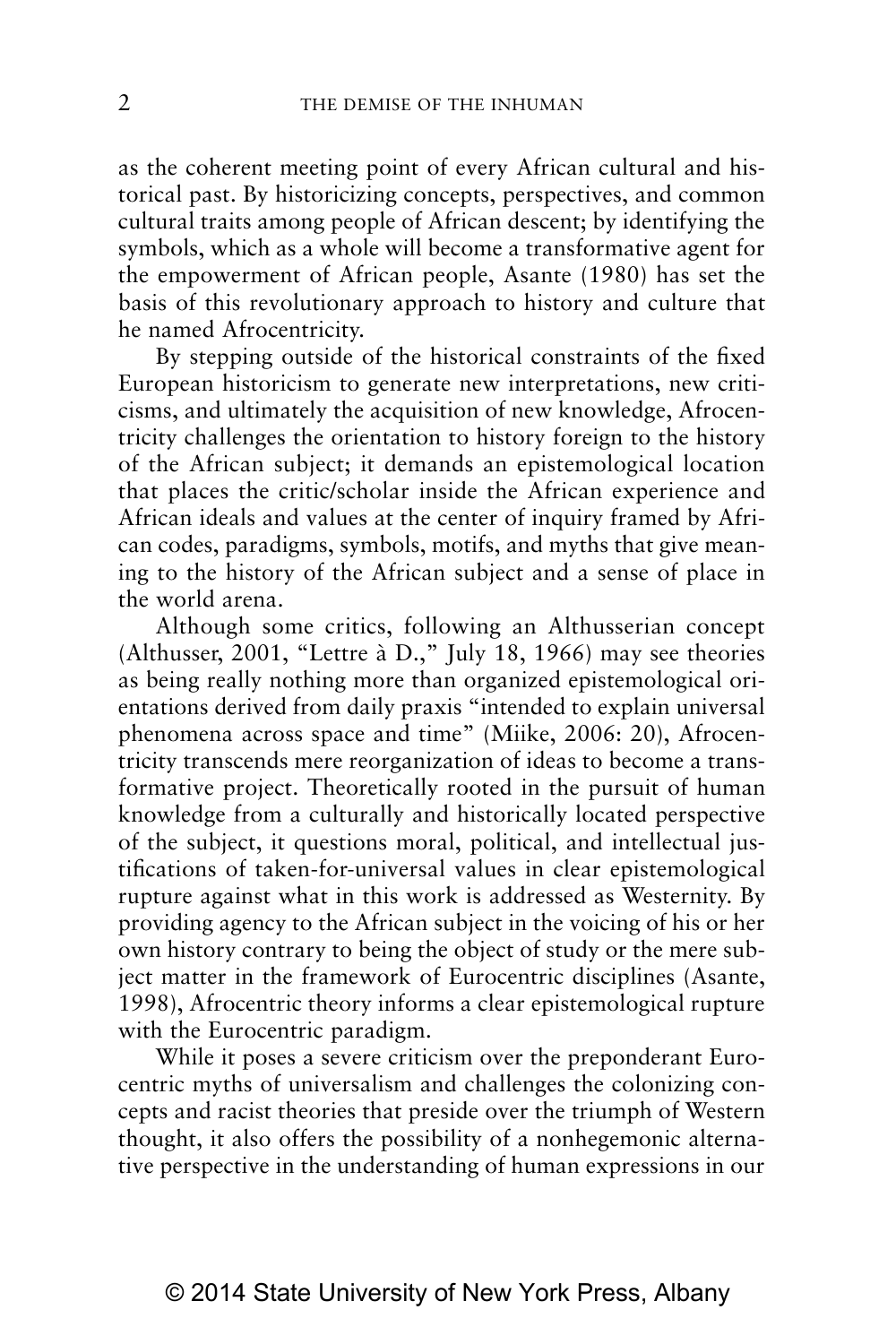diverse multicultural society. Most importantly, however, unlike Eurocentric theories, Afrocentricity does not bear a totalitarian spirit because it does not seek to replace "white knowledge" with "black knowledge" (Asante, 1998: xi). On the contrary, being a direct critique to every sort of prejudice and racist theory, Afrocentricity is a theory of wholeness that seeks ways of unity based on mutual respect for the cultural agency of all people, as I intend to demonstrate. According to Asante, "the Afrocentric idea is projected as a model for intercultural agency in which pluralism exists without hierarchy and respect for cultural origins, achievements, and prospects is freely granted" (1998: xii).

Actually this means that Afrocentric theory seeks neither a totalizing nor a universal scope and certainly not an essentialized perspective on knowledge. It does not set itself up as a universal standard and does not criticize Eurocentrism in its particularity. Of course, what the Afrocentric perspective on knowledge requires is *location*: African *location* as the methodological approach to African traditions and cultures while refusing the subaltern place that has always been conferred to Black expressions, artistic and cultural, by Eurocentric scholars. As Asante emphasizes, there is nothing wrong in addressing European culture, history, philosophy, ethics, and aesthetics from a Eurocentric perspective as the Eurocentric paradigm is indeed the European epistemological locus.

However, Asante contends,

By regaining our own [African] platforms, standing on our own cultural spaces, and believing that our way of viewing the universe is just as valid as any, we will achieve the kind of transformation that we need to participate fully in a multicultural society. However, without this kind of centeredness, we bring almost nothing to the multicultural table but a darker version of whiteness. (1998: 8)

As a cultural theory Afrocentricity is committed to the reclamation of ancient African classical civilizations as the place for interpreting and understanding the history of African peoples, narratives, myths, spirituality, and cosmogonies. Since the ancient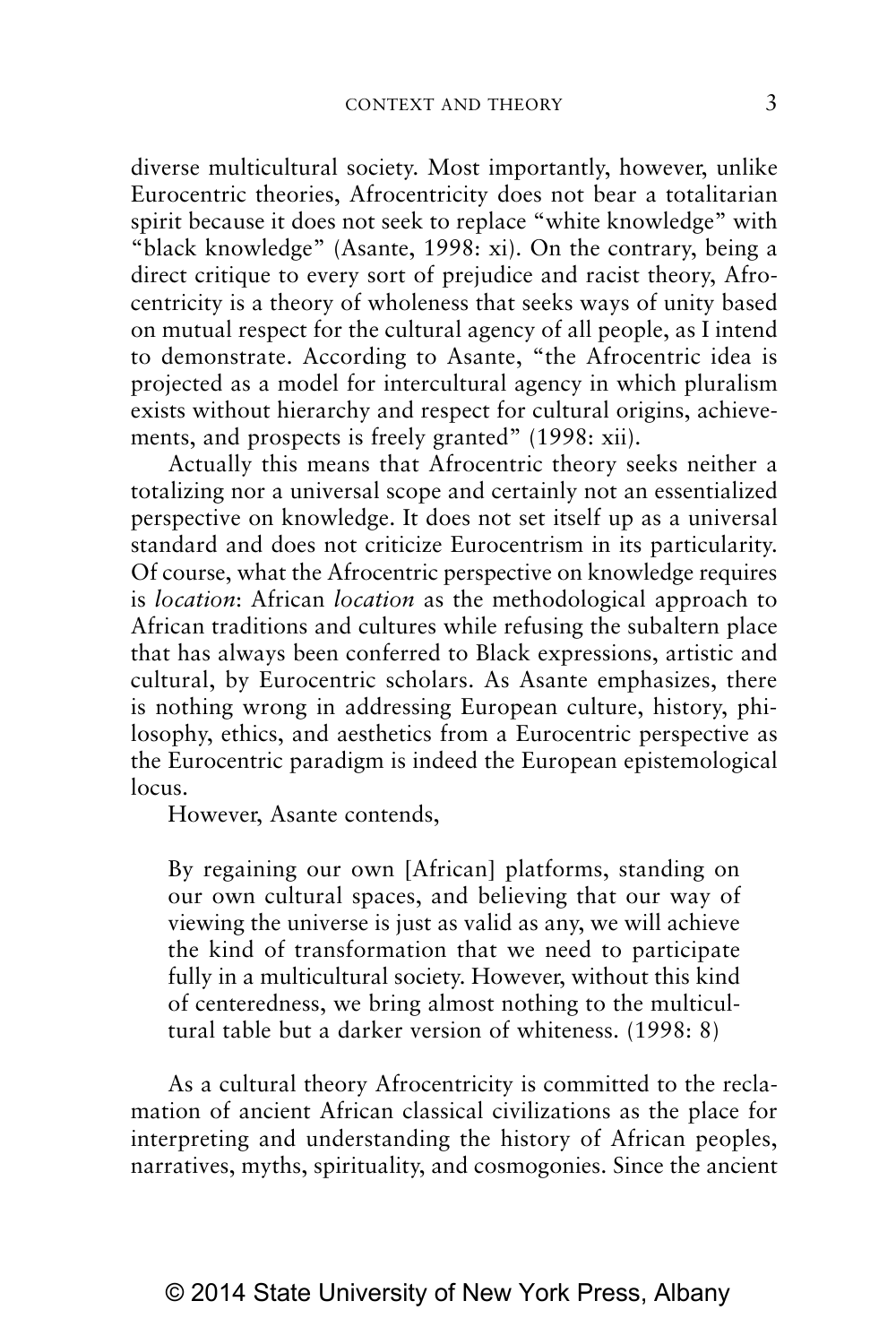African civilizations did not separate religion and philosophy, and their contributions to art, literature, and science were directly connected to the principles of ancient wisdom, African worldsense, cosmogonies, institutions, concepts, symbols, and voices can only be fully perceived and appreciated through a holistic paradigm like Afrocentricity. Embracing all these aspects in a systemic network of meanings, Afrocentricity conveys African peoples' sense of the world and of their existence and provides an epistemological tool to deal with social and cultural manifestations either from a cultural/aesthetic, social/behavioral, or even a political/functional perspective, in search for the foundations of African identity. It must not be forgotten that African aesthetic creative forces are never dissociated from real life and from an African axiological pattern, where the highest ethical value is the human responsibility to prevent chaos. Therefore, an in-depth analytical and deconstructive<sup>1</sup> approach to every African artistic expression when located in the anteriority of classical Africa will provide a more consistent understanding of the African *pathos* and of the aesthetic and philosophical dimensions that underlie the interplay of different African rhythms and subject matters.

Being a philosophical, social, and cultural theory committed to the construction of a holistic epistemological paradigm centered on African cosmological, ontological, ethical, and philosophical anteriority of classical African civilizations, this theoretical approach is supported by a rigorous methodology that calls for a constant awareness of location and agency of African people.

However, Afrocentricity is not an essentialist theory as some critics claim, because it does not reject other perspectives to account for the experiences of African people inside and outside the continent. What is imperative for Afrocentricity is the whole notion of an African *Weltanschauung*<sup>2</sup> distinct as much from the European *Weltanschauung* as from the Asian conceptualization of the world; a cosmological edifice common to African cultures before it has been impacted, even distorted, by the European and Arab worldviews; a sense of cultural, historical, and philosophical heritage rooted in the anteriority of major African civilizations like Kemet, Nubia, and Ethiopia in order to understand the modern African in Africa, in America, or anywhere else (Diop; James; Bernal; Du Bois; Asante; Karenga).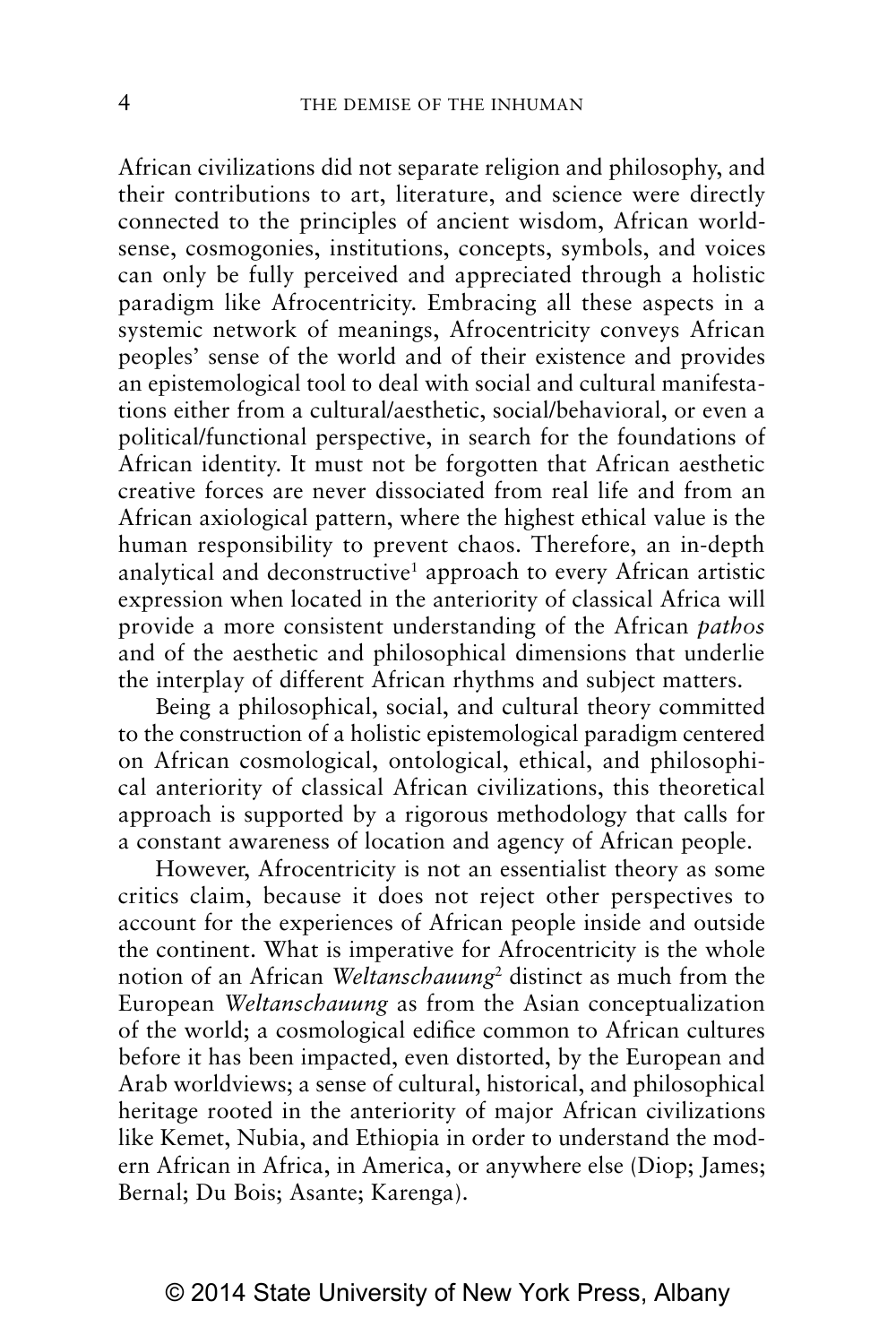This is where the concept of location in Asante's terms epistemological, cosmological, ontological, ethical, and aesthetical—denotes a conceptual organization of the world that is not compliant with the European conceptualization and radically rejects the notion that Africans should exist on "borrowed terms" (Asante, 1998; Mazama, 2003).

Therefore, in Afrocentric terminology the conceptual category of *Weltanschauung* will have, of necessity, to be replaced by an African concept like, for instance, the Kiswahili term *Utamawazo*, as used by Marimba Ani (1994), which denotes "the culturally structured thought [. . .] the way in which cognition is determined by a cultural *asili*," or the cultural seeds of a people or their cultural logos (Gaffin, 2006: 299).

#### *Historical Grounds*

You control the human lives in Rome and Timbuktu. Lonely nomads wandering owe Telstar to you. Seas shift at your bidding, your mushrooms fill the sky. Why are you unhappy? Why do your children cry? —Maya Angelou, "These Yet to Be United States"

The experience of enslavement and racism in American society has most certainly created the conditions for the emergence of the Afrocentric theory in the same sense that Marxist theory is a response to the economic constraints and oppression imposed on Russian peasant working forces still kept under a feudal system by the Czars that persisted well into the early twentieth century and that feminist theories resulted from the inevitable questioning of a Western male-dominated society and from the need to establish legitimate epistemological grounds for women's voices and for equal social and political status in an oppressive patriarchal society.

© 2014 State University of New York Press, Albany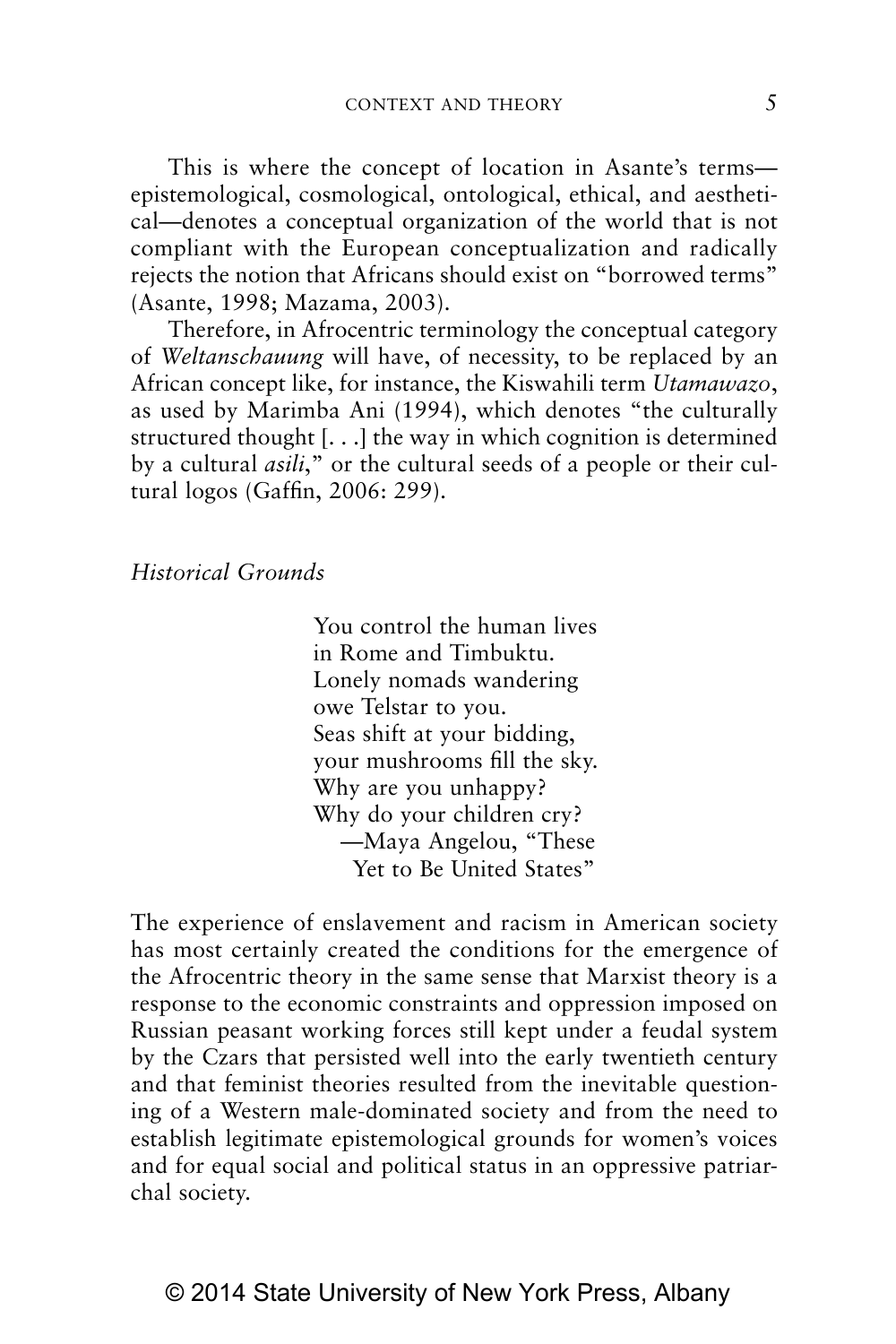Like every other theory Afrocentricity has a history. It is the philosophical and methodological corollary of five hundred years of works and struggles of many of its author's African and African American predecessors, scholars, scholar-activists, writers, poets, and intellectuals, such as W. E. B. Du Bois, Marcus Garvey, Cheikh Anta Diop, Langston Hughes, Harold Cruse, Malcolm X, Ida B. Wells Barnett, George James, Paul Lawrence Dunbar, Carter G. Woodson, and Anna Julia Cooper, among many others. It emerged hand in hand with the cultural and spiritual revitalization of Black people through the works and activism of Maulana Karenga, Rosa Parks's and Martin Luther King Jr.'s civil disobedience, Marcus Garvey's Pan-Africanism, Booker T. Washington's theory of economic independence, W. E. B. Du Bois's reclamation of African civilization as the cradle of humanity, Malcolm X's cultural nationalism, and Nat Turner's revolt (Asante, 1988). The major influence however, comes from Cheikh Anta Diop. Indeed he has consistently been credited by Asante as one of earliest pioneers to Afrocentricity "because he reconstructed African cultural theory with Africa as subject" (Asante, 1988: x). The reconnection of Egypt and ancient Kemetic civilization to Africa was in Diop, as well as in Du Bois, Asante, Karenga, Ama Mazama, Théofile Obenga, Marimba Ani, Tsehloane Keto, Ben-Jochannan, and other African men and women thinkers, the one and only way African writers could write their own history and confront the distortions and falsifications with which European "tunnel history" (Blaut, 2000: 5) supported and legitimized racial superiority and the colonial enterprise.

While Asante recognizes in Diop "one of the first historians to articulate a decidedly Afrocentric point of view" (Asante, 2007b: 81), he is also aware that other movements and ideas to which Afrocentricity is indebted like Négritude and Kawaida (Asante, 2007a: 116) offer but partial responses to the crucial taking of action toward the acquisition of an assertive cultural, historical, and psychological self-identity. The much deeper Diopian influence on Afrocentricity goes beyond the different tactics used by Asante's intellectual predecessors to elevate the status of Africans and attain the common goals of cultural reconstruction and liberation of African people. For Asante, Diop "remains the most penetrating figure in (our) African intellectual tradition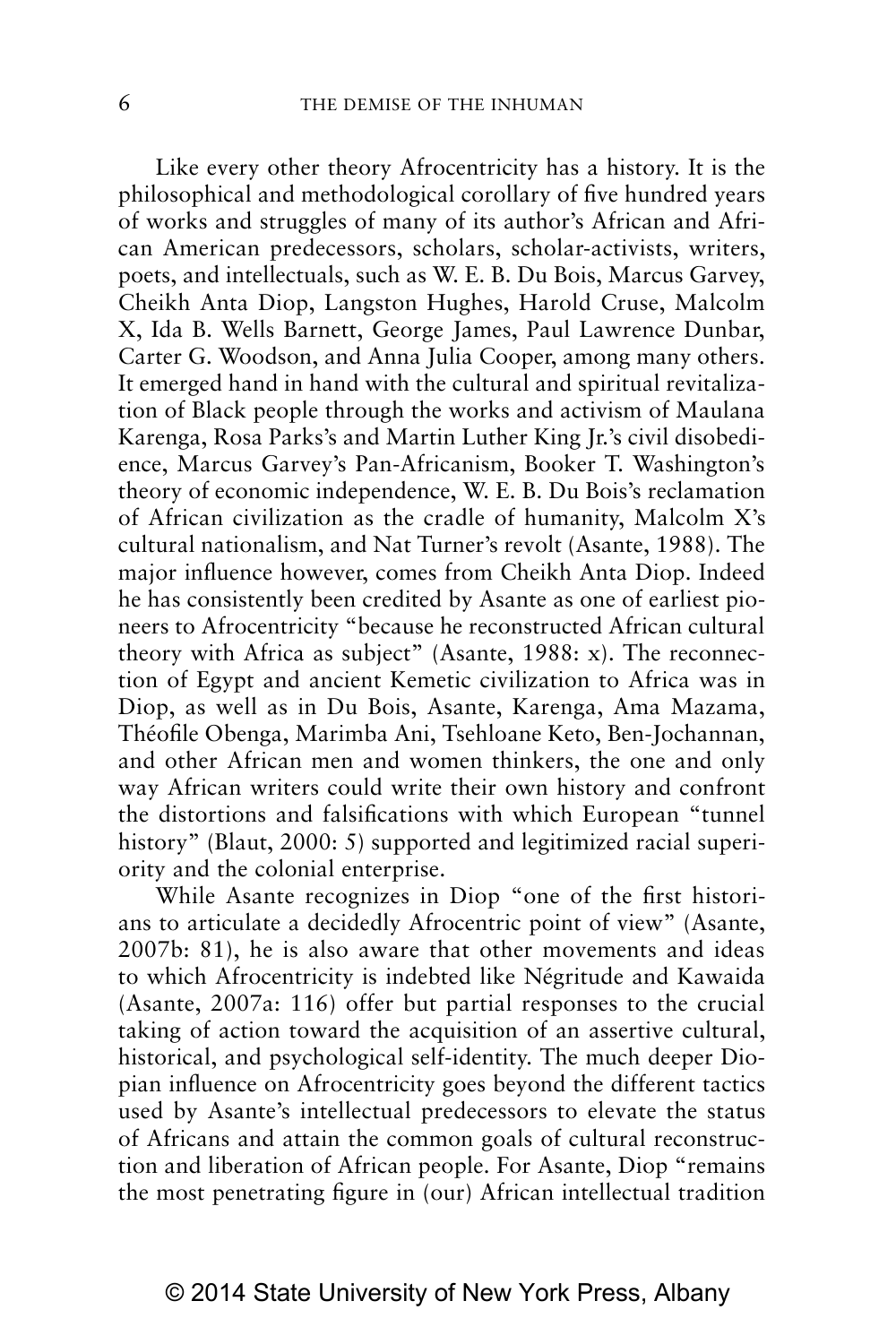because he went directly to the core of the racist reasoning and defeated it in its lair" (2007b: 29). Booker T. Washington's economic independence would only have meant freedom if it were to be achieved within the framework of an ideology of liberation through the political and cultural deconstruction of a rhetoric of oppression, which never happened. On the other hand, Du Bois's and Karenga's leitmotif toward mass education for African Americans and consciousness raising of an African rich cultural heritage; the need for the unity of all Africans to assert racial power and a cultural nationalist and Pan-Africanist philosophy as proclaimed by Garvey and Malcolm X; or the nonviolent strategy of Martin Luther King Jr. to confront the unabated racism that kept denying African Americans equal treatment in matters of rights and citizenship, for the most part became trapped in a similar cul-de-sac resulting from an appreciation of oppression through the ideological lens with which the oppressor determines his rule. All shared the same paradigm, which made it impossible for them to truly liberate the articulation of their projects from the stigma of a Du Boisian double-consciousness. Although precious in many ways in their contributions to the liberation of the African people from the colonial disruptive impact over African cultures, and from racist ideologies and practices by countries whose economic growth and consolidation depended on systems of enslavement and oppression, Afrocentric predecessors' work has almost invariably been lost in the obfuscating nets of Westernity. As Asante recognizes, "Du Bois prepared the world for Afrocentricity" (1988: 16), and Karenga's philosophical reclamations were a foundational influence in liberating cultural symbols to be used as cultural artifacts to regain African centeredness and free enslaved Africans from an enslaved mentality. In fact, Karenga's (2006) extensive study of the philosophical and ethical geneses of Kemetic society offers valuable scaffolding analytical parameters vital to Afrocentric hermeneutics. An overturning philosophical structure and a paradigmatic rupture with Westernity was however to come with Afrocentricity and the publication in 1980 of *Afrocentricity: The Theory of Social Change*, which was primarily concerned with a methodology of agency of African people as subjects instead of objects of history, and with their cultural/ ontological centeredness. For this simple reason is Afrocentricity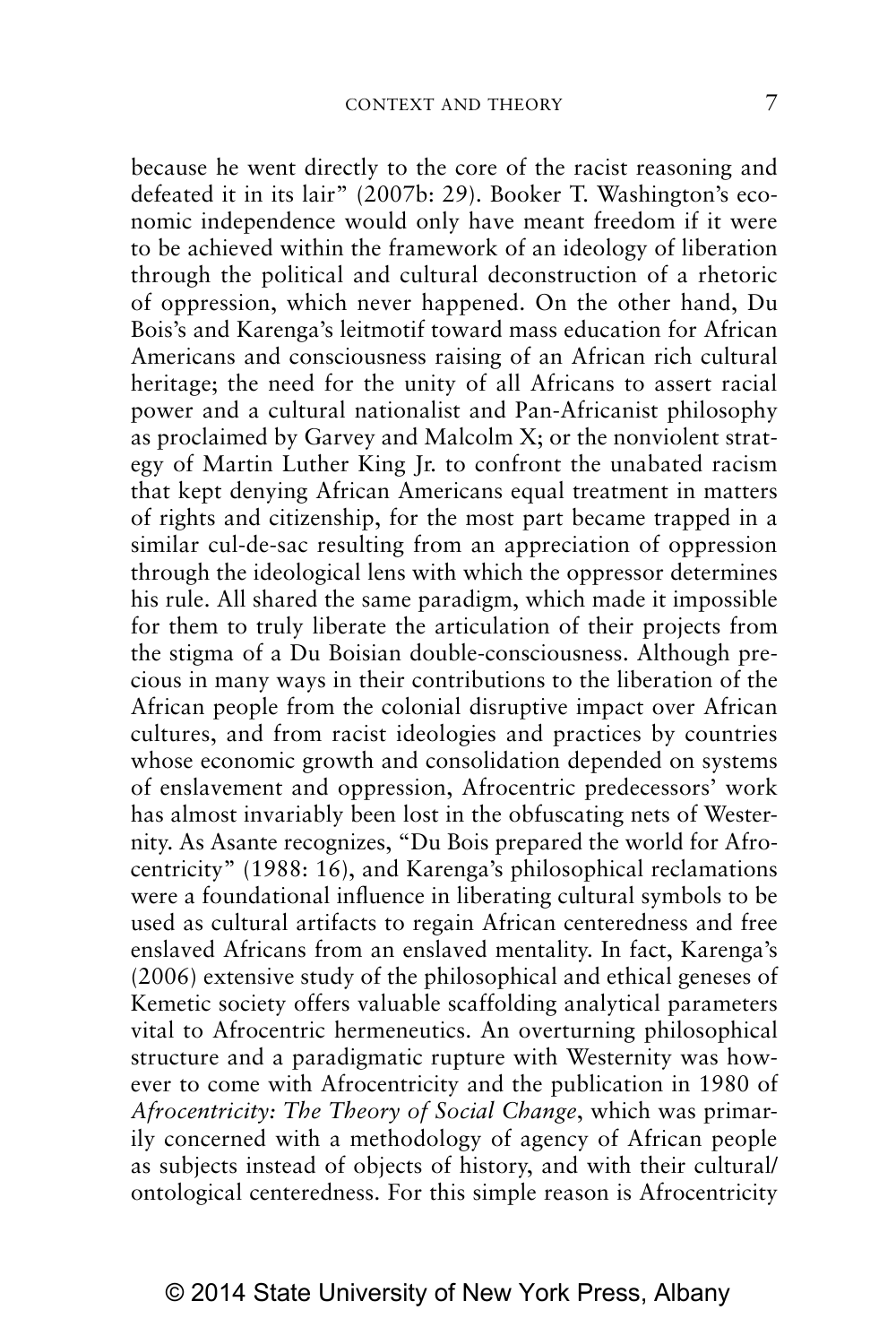a confrontational and radical theory designed to confer people of African descent a sense of existing on their own terms (Asante, 1998). Notwithstanding the fact that the American experience of African people has produced a unique understanding of the genesis of every system of oppression, the Afrocentric philosophical reach goes beyond African people's assertiveness of their Africanity or mere modes of expressing their social bonds; it applies to a consciousness-raising of the centeredness of everything African that calls for agency.

#### **WESTERNITY**

## *Definition*

The term "Westernity" used in this work denotes Asantean European particularism as a universal value (Asante, 2009a) and the "Eurocentric Model of the World" (Blaut, 1993) that has migrated with European colonization to the Americas to become the mainstream white American ideology, the extended image of the United States, and the model that America has been and still is committed to impose on the world. Therefore Westernity is equated with Eurocentricity as the European model of the world that has been imported, embraced, and adopted by WASP3 America to become the single and only legitimate, lawful, and valid model and perspective from which to assess humanity. Asante defines Westernity as a European form of particularism that has "a paradigmatic insistence that portrays values of the Euro-American culture as culturally dominant and naturally conquering [with] the characteristics of the most invasive aspects of contemporary European and American cultural and social behaviors [for the purpose of] the promotion of European, meaning white, dominance in all sectors of society" (Asante, 2009a: 67**).** 

Modern Western philosophy and cultural paradigms based on individualism and on the autonomous individual as center of the universe have been shaped by the systematic attempt to control the natural order in a quasi-supra-natural understanding, and ultimately, replication of an almost *divine* power, as the secular human being became the locus and center of rationality with the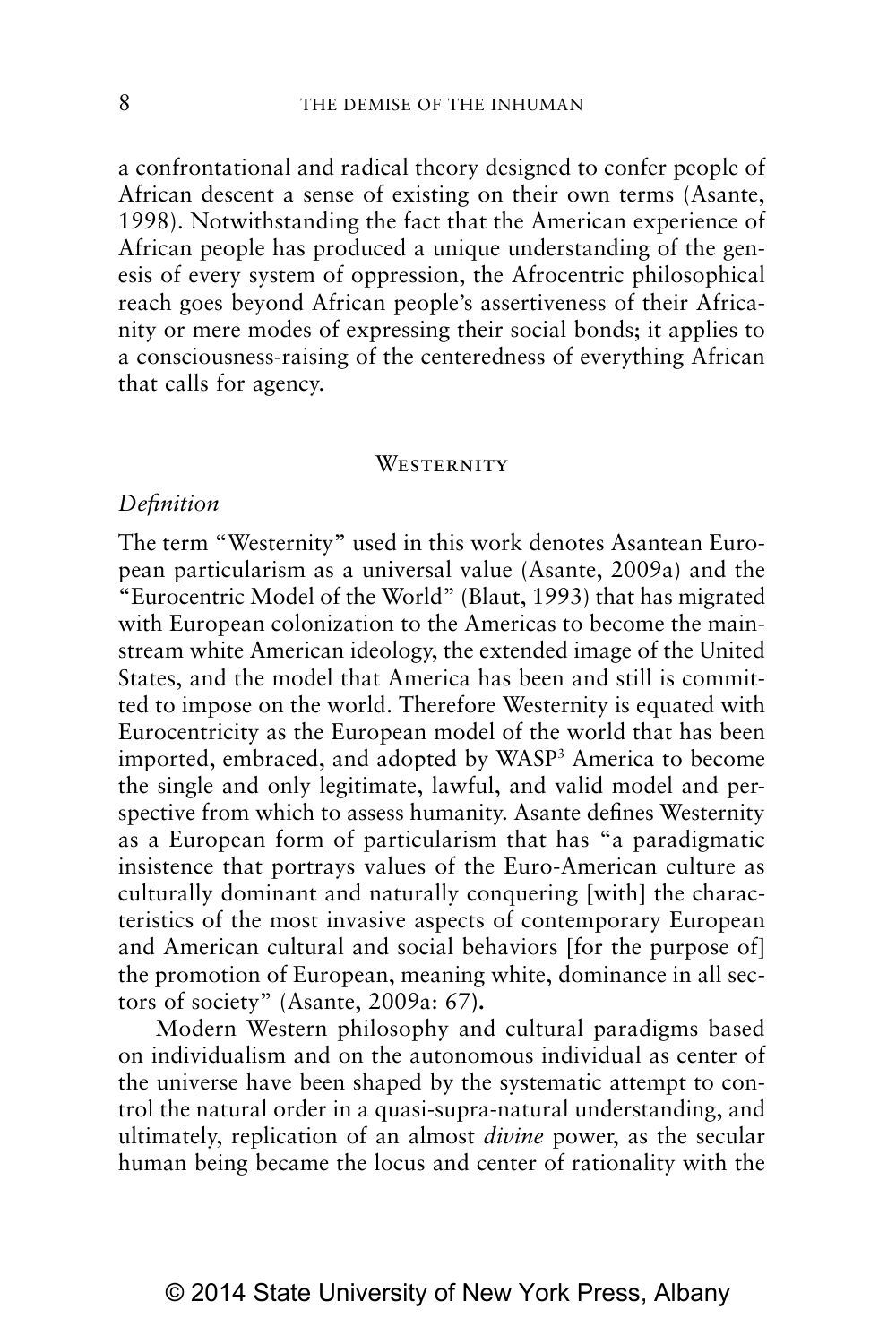methodological skepticism of René Descartes (1596–1650) and the power of the reasoning mind of Immanuel Kant (1724–1804), eventually the two most influential philosophers of the modern epoch.

Since Plato, the quest of human kind for the limits of human nature, the definition of what is to be a human being and of his or her possibilities, the desire for a stabilized sense of identity and embodiment of a universal subject, all have invested Western revisioning and speculative discourses, metaphorical explanations, scientific knowledge, idealistic and materialistic reasoning. With the European Renaissance the "man" of reason has assumed the overpowering role of the divine in recovering the platonic concept of "hero," where the human, separated from God, is the closest to Him according to Greek classical thought, and by inaugurating an anthropocentric philosophy has become the ideal model of Westernity or the Western canon.

However, over five hundred years of building a project that presumed to revolve around human rationality and for that matter emancipation and progress, the credibility of modern ideals of social well-being and equanimity is being profoundly questioned as individual and collective greed, secular and religious powers alike, have plunged Europe and the world into consecutive humanitarian disasters since European modernity has emerged.

## *Historical Grounds*

Historically, the religious and political interplay of Christianity and secular powers in Western Europe has set the tone for its political and economic development since the Middle Ages.

Actually, as information was being collected and organized for this project, two premises, two grand narratives, emerged as central to this discussion: the construction of Western thought around religious and economic grounds, that is, Christianity under the Roman Catholic Church, and capitalism, the economic system born with modernity.

However, it is neither a religious nor an economic discussion that will be pursued here but the foundational impact of these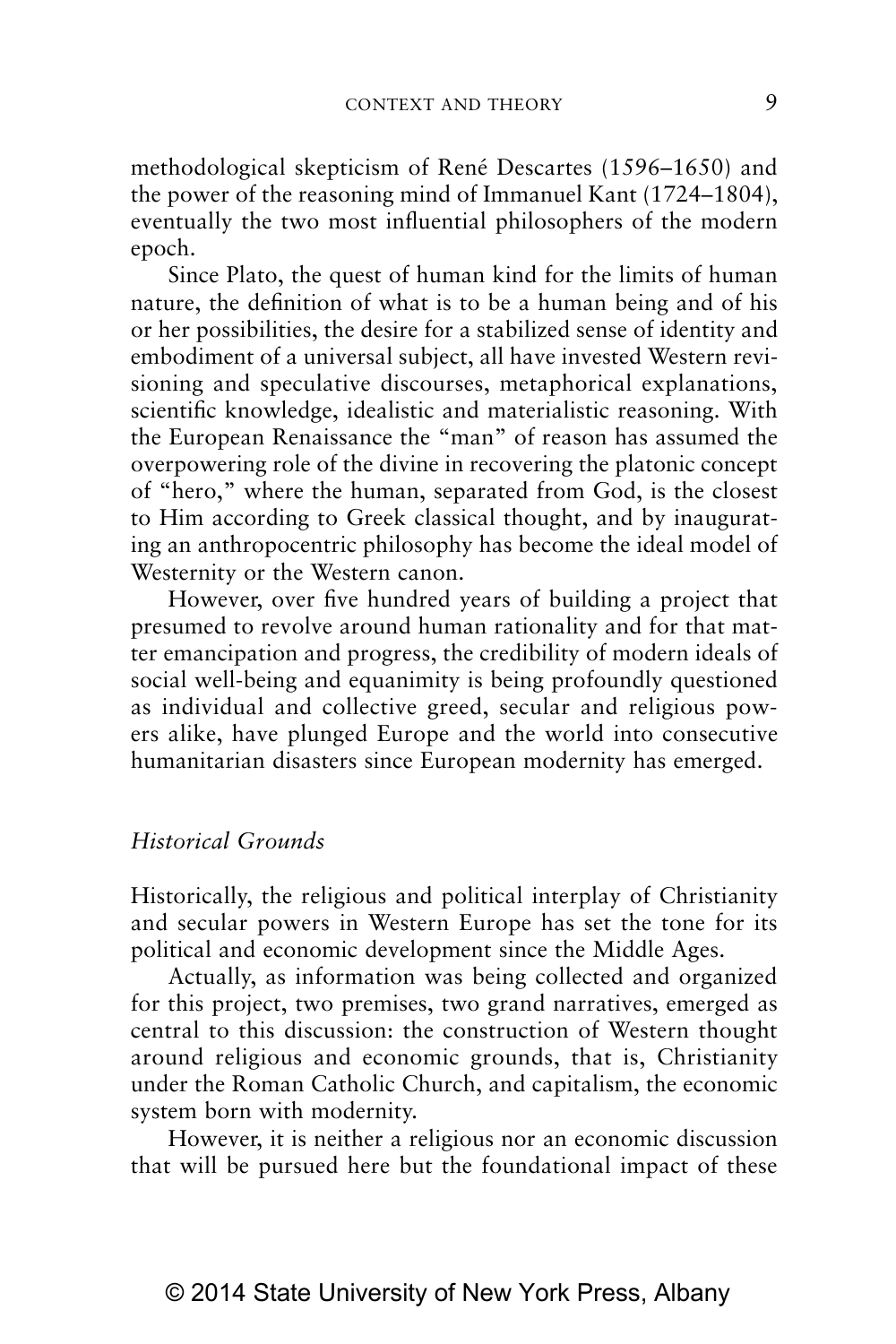two mainstay principles in the development of Western European history, philosophy, culture, and the prevailing paradigm of modernity.

I believe that in order to understand the eventual collapse of the capitalist model of society, the challenges that neoliberalism and globalization are bringing on the so-called peripheral regions of the world, which obviously includes Africa, and the objectification of human beings, which means reducing them to the role of *commodifiables* of powerful Western international corporations, we have to critically discuss the foundational ideas of the Western European concept of the world.

The Roman Catholic Church, whose dogma concentrates on the Sacred Family, on the one hand, and on the salvation of the individual soul into eternity for those who worship Christ, on the other hand, has been the major spiritual leading force in Western Europe, at least from 1417 after the Great Schism, while the dogmas of the New Testament have been and continue to be the gluon that produced and sustains the catholic<sup>4</sup> mentality prevalent in the Western world. These are, in my opinion, the two aspects of the Catholic branch of Christianity that helped in the establishment of the concepts of the centrality of the nuclear family and that of individuality. In fact, it is ultimately between God and the individual that responsibility for personal human acts is to be litigated.

Beyond matters of human belief, the consolidation of religious credos is also a matter of power relations in society, and Europe has also been the stage where, historically, religious wars took place hand in hand with secular struggles for the definition of the political boundaries of its nations throughout the early Middle Ages. Secular and spiritual powers often shared the same interests, and the success of the spiritual influence of the Roman Catholic Church in Western Europe was based on the enormous secular influence that it engendered and the wealth it accumulated during the first half of the first millennium.

The Roman Catholic Church<sup>5</sup> became both extremely rich and powerful with its own laws and lands, with the authority to collect taxes. As its power grew with its wealth, the Roman Catholic Church became the designer of European politics owing to its enormous influence over kings and rulers of Europe until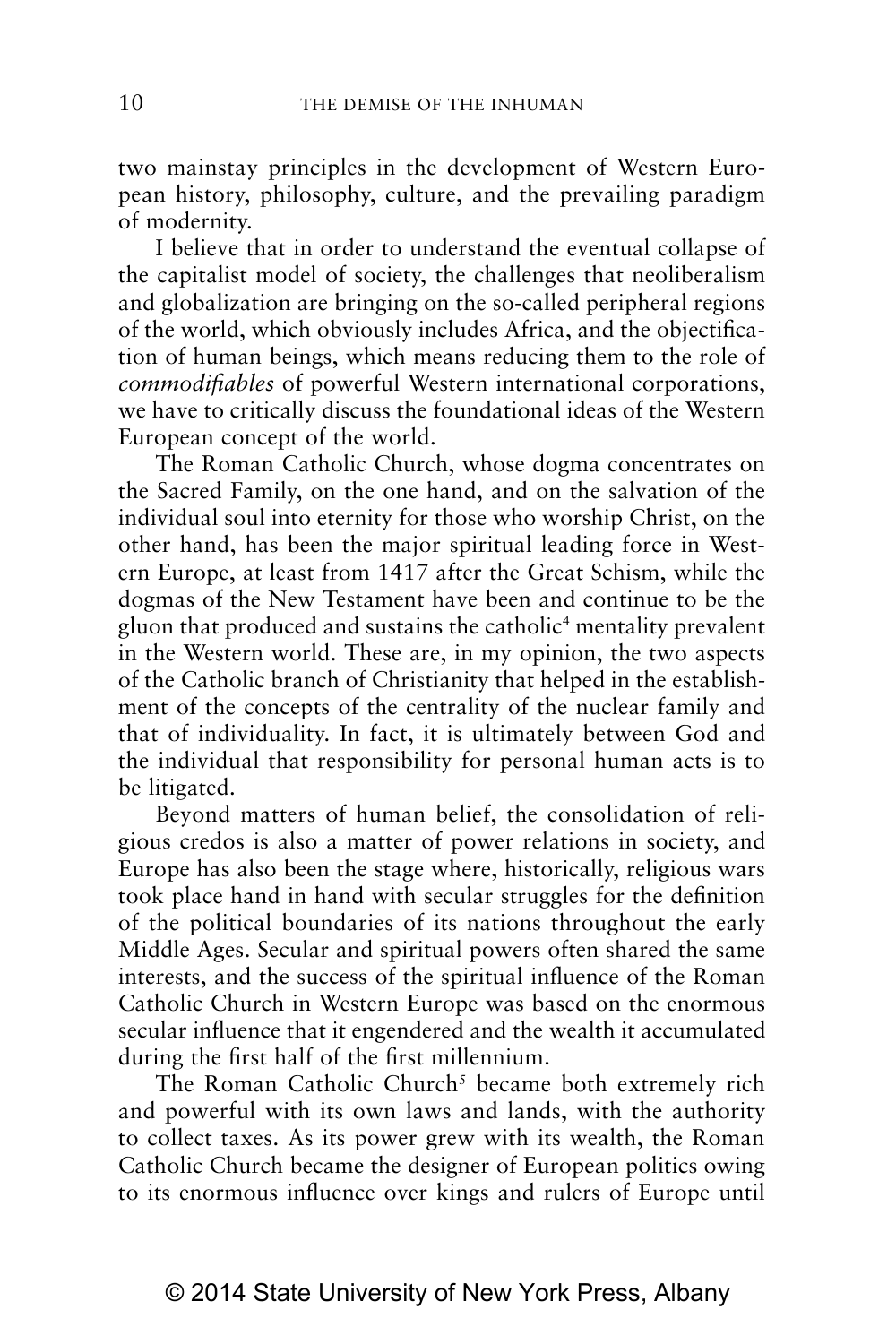a newly emergent urban, extremely wealthy, and intellectualized bourgeoisie slowly came to politically, economically, and artistically dominate European society. Several factors must be taken into account to understand the sense of unprecedented accomplishment according to the European standards that emerged with this European Renaissance. As a reaction to the theocentric scholastic logic imposed by the Roman Catholic Church during the Middle Ages, the emergence of an autonomous human reasoning brought about an anthropocentric optimism and a strong belief in the almost unlimited power of human beings (Pires, 2004). This profound transformation in the European history of ideas has inaugurated a new historical epoch: modernity.

The concept of modernity, vast and ambiguous, at least in the definition of its emergence and boundaries, has been addressed by historians, philosophers, cultural analysts, sociologists, anthropologists, and is far from reaching consensus.

For the purpose of this work the historical definition seems to be the most appropriate. In the historical context modernity is seen as a long period characterized by deep historical transformations, a new economic, social, and political order. It was marked by the rise of commercial activity, a movement toward urbanization, economic affluence, a new powerful economic social class, and the inherent intellectual and artistic development concentrated around the Italian city-states of Rome, Genoa, and Florence that may be traced back to the fourteenth century. Historians and thinkers (Karl Marx, Max Weber, J. M. Blaut) attribute the onset of modernity to the expansion of commercial routes opened by Portugal during the mid-fifteenth century and the consolidation of the capitalist economic model with the powerful bourgeois Italian families like the Medici and the Condottieri.

As far as the cultural paradigm is concerned, modernity does not necessarily overlap with the historical boundaries of the period but equates with the Cartesian discourse and the project of the Enlightenment where modern democratic political and social European thought has its roots. According to the Cultural Studies paradigm, Enlightenment and the historical period during which this intellectual movement developed can be characterized by three key concepts of power: power of reason over obscurantism; power of a rationally organized world over a chaotic one;